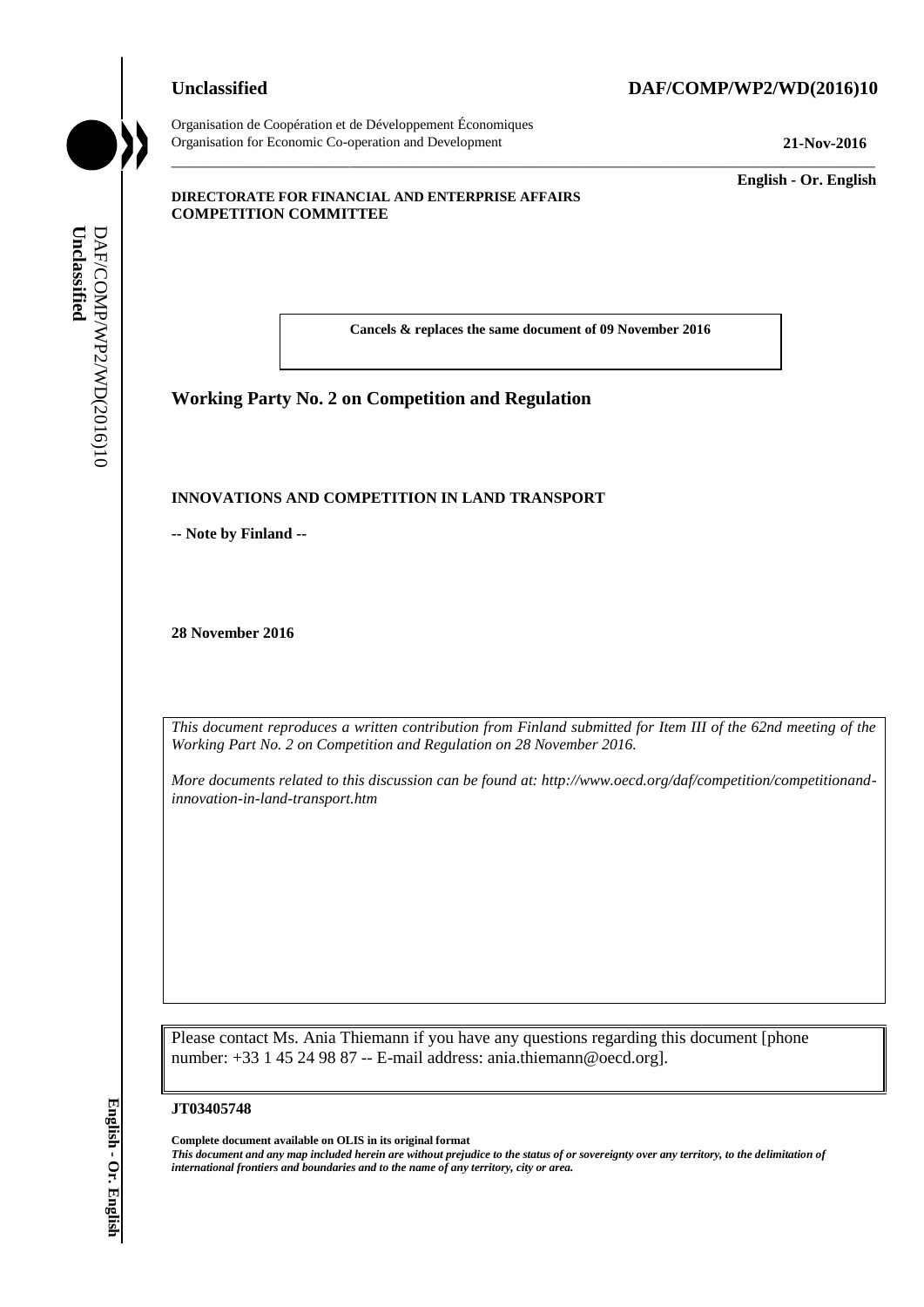# **-- FINLAND --**

#### **1. Introduction to Finnish transport markets**

1. Transport is a major factor in the economy. Finnish households spent EUR 19 billion (Euros) on it in 2012, which is 17% of the households' consumption expenditure.

2. The transport sector has been tightly regulated and also inefficient. Any significant system-level innovations have not been created in decades. The current state of the transport sector can perhaps be compared to tele market sector in the 1970s before liberalization. The same change is now needed in the transport sector. $<sup>1</sup>$ </sup>

3. Transport regulation has been sectoral and based on the different modes of transport, which may have meant that an examination of the whole structure has been missing. However, in the future, the transport system is seen as an entirety consisting of interoperable services, information and infrastructure. It is created by utilizing information and digitalization in collaboration between users, the private sector and the public sector. $^{2}$ 

4. In the future, alongside the traditional public transport, there will be new, knowledge-based mobility services as well as digital ways to share and combine the existing supply in a way that better attracts customers. The legislation should ensure that traditional public transport and new mobility services form an integrated entirety.<sup>3</sup>

5. A little further in the future the increase of traffic automation requires the processing of large masses of data and high-speed data transfer. Fully automatic vehicles must receive information on traffic signs, traffic control, and weather and road conditions through the communication system.<sup>4</sup>

#### **2. Transport sectors, legislation and competition**

#### *2.1 Rail*

6. The operational preconditions of rail transport are provided for in the Railway Act  $(304/2011)^5$ , which implemented the Directive on the interoperability of the rail system within the Community (2008/57) and the Directive (2008/110) amending the Directive (2004/49) on safety on the Community's railways. The Railway Act has been amended a few times in order to ensure compliance with the EU law, lastly in 2015 when the Directive (2012/34) establishing a single European railway area was implemented.

 $\mathbf{1}$ Government proposal for Transport Act, [http://www.finlex.fi/fi/esitykset/he/2016/20160161.pdf,](http://www.finlex.fi/fi/esitykset/he/2016/20160161.pdf) p. 9.

<sup>2</sup> Ibid.,p. 8-9.

<sup>3</sup> Ibid., p. 59.

<sup>4</sup> Ibid., p. 59.

<sup>5</sup> <http://www.finlex.fi/fi/laki/ajantasa/2011/20110304>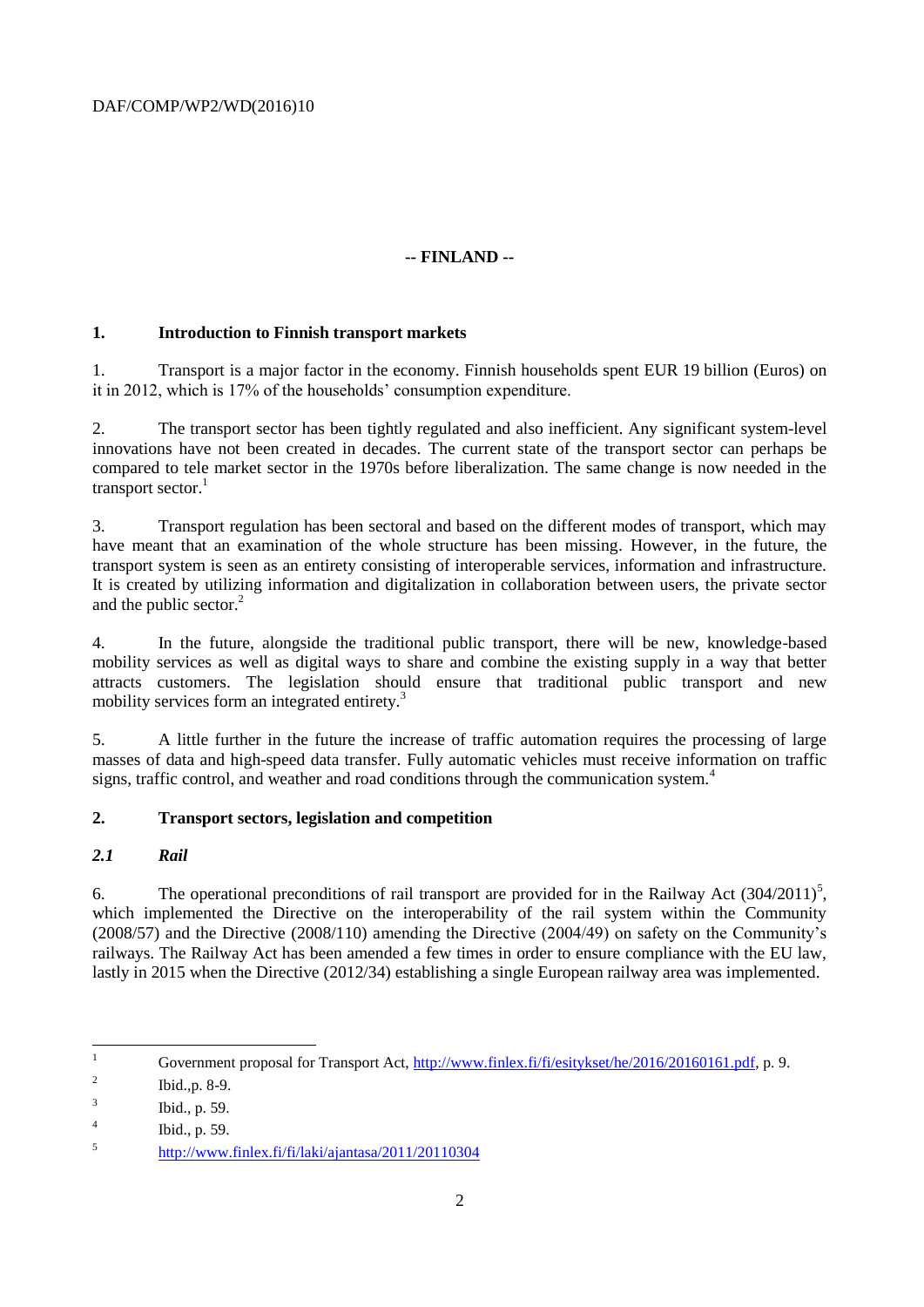7. The rail transport markets are only partly liberalized in Finland. Domestic rail freight traffic has been open to competition since 1 January 2007. International rail freight is also open to competition, but because of the unique track gauge standard that Finland has its impact on competition has been very small.

8. Previously, the state-owned VR-Group Ltd had a legalized monopoly in rail transport between Finland and Russia. This was recently changed by an agreement with Russia, and rail transport will open up to competition to the extent that it takes place in the Finnish rail network in  $2017$ .<sup>6</sup> The agreement does not, however, open Russia's internal rail transport market to the undertakings situated in Finland or elsewhere in the EEA territory, nor does it open the Finnish railway market to Russian railway undertakings.

9. In passenger transport services, the VR-Group Ltd has a legal monopoly. The Ministry of Transport and Communications and the VR-Group Ltd have agreed that the VR continues to exclusively provide passenger rail service until the end of 2024.

10. However, there are plans to open up the passenger transport to competition in the near future.<sup>7</sup> This would imply that the VR's exclusive right would end and other operators could enter the same markets. Since Finland is geographically a large country of low passenger traffic, it remains to be seen to what extent the benefits of competition will be achieved.

11. Finland has one special feature that relates to track gauges: they are compatible with Russia, but not with Sweden and the rest of Europe.<sup>8</sup> Consequently, if an operator wants to continue transporting a shipment across the border of Finland and Sweden, the goods must be transferred to other wagons.

12. In practice, the unique track gauge standard forms an entry barrier to foreign railway companies. In most cases, market entry is not possible with their existing capacity. This has led some potential entrants to request whether the VR-Group Ltd. could rent or sell some of their locomotives, but it appears that thus far deals have not been made.

13. A separate pool of roll stocks and locomotives, which would rent them to both the VR-Group Ltd. and private operators, could lessen the entry barrier created by the unique track gauge standard and improve competition by multiplying the amount of transport operators. One big step has already been taken as vertical separation between infrastructure management and transport operation has been executed.

14. It appears that thus far technological developments have not played a substantial role in the rail sector's competition. However, the rail markets are not stagnant anymore, since the market entry of inexpensive bus services has improved price competition. As a result, the VR-Group Ltd. has been forced to significantly lower prices and review timetables. More dynamism is expected if rail passenger transport is opened to competition.

#### *2.2 Buses*

15. The bus service is an important form of public transport in Finland. Its share of public transport trips is almost 60% and over 80% outside the capital area.<sup>9</sup> Its turnover was around EUR 1.135 billion in

 $\overline{6}$ <sup>6</sup> New undertakings are already entering to the markets regarding rail transport between Finland and Russia. See more: [http://www.nurminenlogistics.com/News/Releases/Cision/Nurminen-Logistics-and-Russian-](http://www.nurminenlogistics.com/News/Releases/Cision/Nurminen-Logistics-and-Russian-Rustranscom-to-establish-a-company/)[Rustranscom-to-establish-a-company/](http://www.nurminenlogistics.com/News/Releases/Cision/Nurminen-Logistics-and-Russian-Rustranscom-to-establish-a-company/)

<sup>7</sup> <http://www.lvm.fi/-/vr-n-velvoiteliikennetta-lisataan-junaliikenteen-kilpailun-avaamiseen-saakka>

<sup>&</sup>lt;sup>8</sup> The rail width of the Finnish rail network is 1524 mm, which differs from the rail width of 1435 mm in use in most parts of Europe.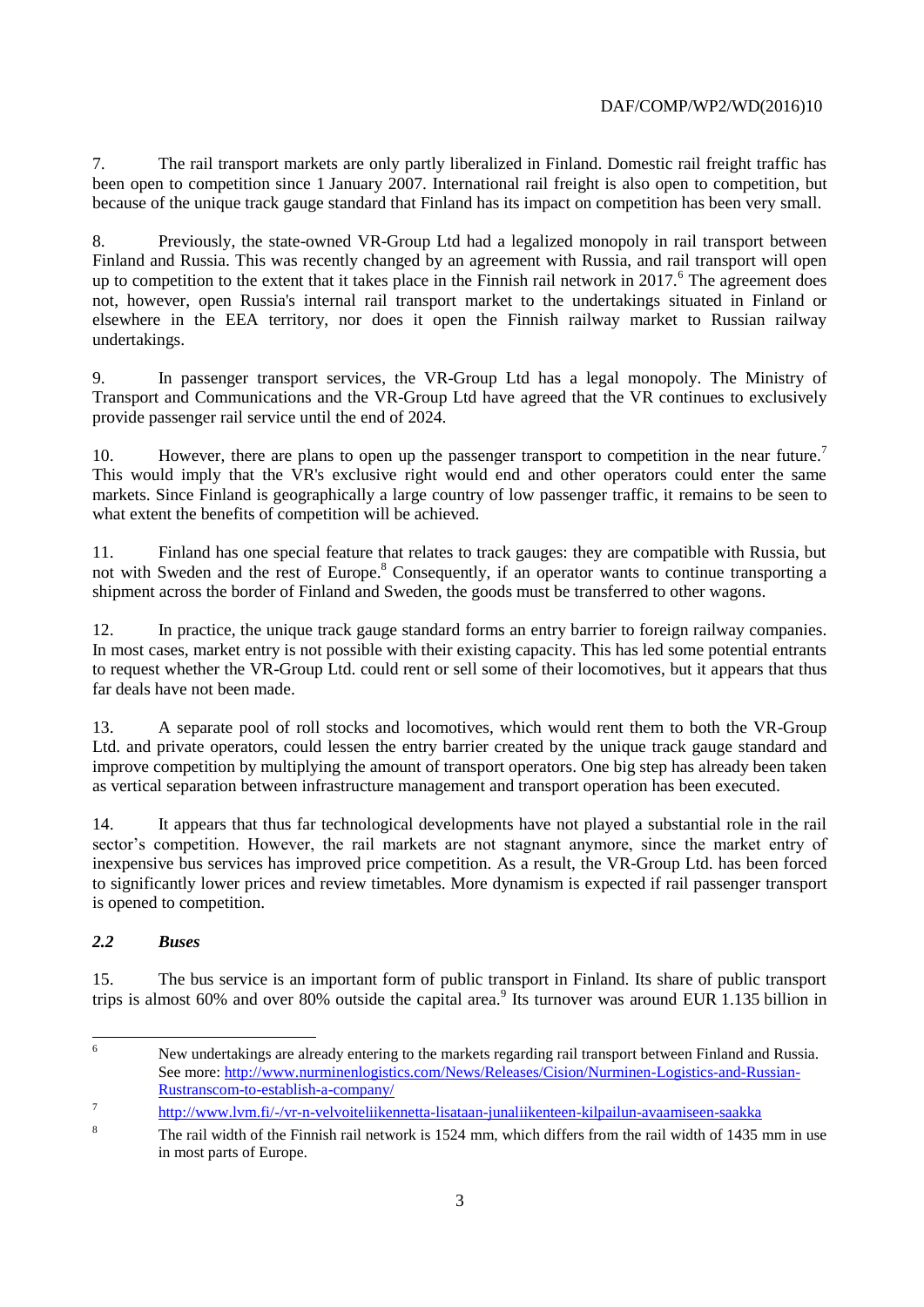2014.<sup>10</sup> The small and medium-sized enterprises are characteristic to it, and a typical Finnish bus company owns not more than five buses (more than 40% of the Finnish Bus and Coach Association member companies). $^{11}$ 

16. The operational preconditions of bus transport are regulated in the national Public Transport Act  $(869/2009)^{12}$  and in the EU Regulation on public passenger transport services (2007/1370). The provision of professional passenger transport services in return for payment is subject to a public transport licence. Licensed passenger transport by bus or coach is regulated by the Public Transport Act (869/2009).

17. The Public Transport Act and the EU Regulation on public passenger transport services entered into force at the end of 2009. The Public Transport Act introduced a transitional period of ten years, during which the organization of transport shall be gradually adapted to the new act and opened up to competition. The old licenses for route traffic were changed into public service contracts for the transitional period. These licenses will gradually expire between 2014 and 2019. The extent to which public authorities may intervene in the markets to guarantee the quantity and quality of public transport services is laid down in the EU Regulation on public passenger transport services.<sup>13</sup>

18. Under the Public Transport Act, the competent authorities are responsible for organizing public transport. The competent authorities comprise nine Centres for Economic Development, Transport and the Environment (ELY Centres) and 26 municipal authorities. The competent authorities define the service level of public transport in their own area and decide how the transport services should be organized. The transport services can be market-based or put out to tender as laid down in the EU Regulation on public passenger transport services.<sup>14</sup>

19. Transport shall be put out to tender in accordance with the legislation on procurement and public transport if a sufficient level of service is not reached in the market-based services and public grants are used for the transport services. The competent authorities may decide independently what ticketing and charging system they want to use for public transport in their area and they also determine the ticket prices. $15$ 

20. A public transport or route traffic licence granted by the competent authorities is required for market-based transport operations. In market-based transport, the transport operator may independently determine the ticket prices.<sup>16</sup>

21. Today long-distance bus services are market-based, whereas the cities' internal bus services are put out to tender at the route level. It has been criticized that bus services provided within the framework of the Regulation on public passenger transport services have partly distorted the markets. In practice, the authorities have intervened in the markets, even though a market-based service could have been a viable option.

| 9  | http://www.linja-autoliitto.fi/fi/tietoa-alasta/bussijarjestelma/                    |
|----|--------------------------------------------------------------------------------------|
| 10 | Tilastokeskus.fi: Yritysten rakenne- ja tilinpäätöstilasto, Linja-autoliikenne 2014. |
| 11 | http://www.linja-autoliitto.fi/fi/tietoa-alasta/tietoa-linja-autoalasta/             |
| 12 | http://www.finlex.fi/fi/laki/ajantasa/2009/20090869                                  |
| 13 | http://www.liikennevirasto.fi/web/en/transport-system/public-transport#.WA8atk27o-U  |
| 14 | Ibid.                                                                                |
| 15 | Ibid.                                                                                |
| 16 | Ibid.                                                                                |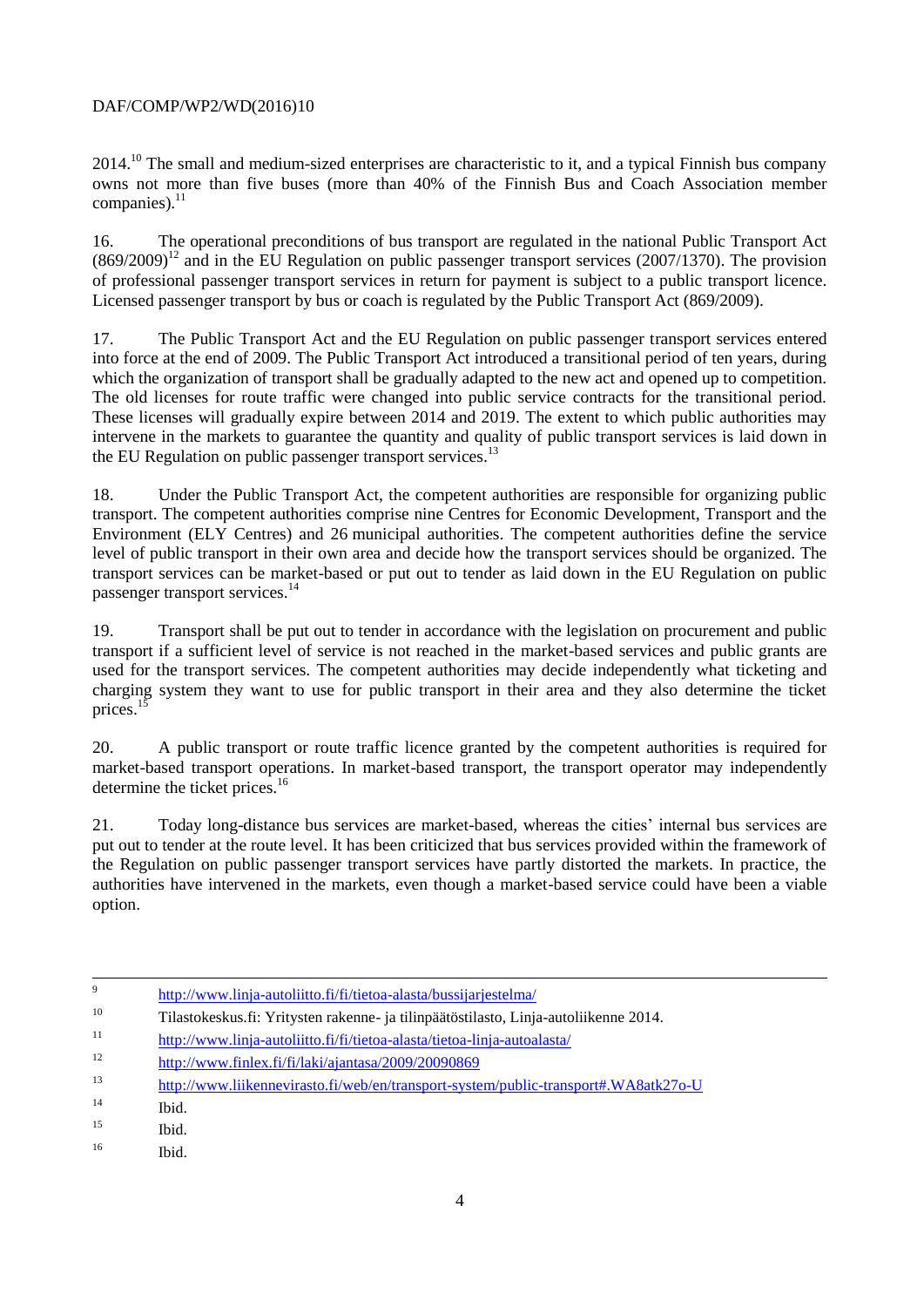22. The market-based passenger transport is undergoing a change. The change began in long-distance services, where a new market entrant<sup>17</sup> brought a dynamic pricing model familiar from air traffic to buses. The impacts of the new market entrant and its new business model have been significant. As a result, competition for passengers has spread to rail and air passenger markets.

#### *2.2.1 Alleged cartel regarding bus companies*

23. In the beginning of 2016, the Finnish Competition and Consumer Authority (FCCA) presented the Market Court with a proposal<sup>18</sup> for a EUR 38 million penalty concerning seven of the sector's major bus companies, the Finnish Bus and Coach Association and Matkahuolto<sup>19</sup>. The FCCA has also ordered Matkahuolto to stop anticompetitive actions that are forcing bus companies out of business. The case is pending in the Market Court and the decision is expected in 2017.

24. The FCCA's investigations suggest that major bus companies appear to have formed a cartel. This began no later than autumn 2008 and is still continuing to some extent. The matter was raised due to a legal amendment that came into effect on 3 December 2009 with the purpose of opening the bus market up for competition. Key players joined forces to prevent the markets from opening up and to keep out new competitors.

25. In practice, the parties agreed within the Finnish Bus and Coach Association in restricting competition against each other, and prevented competitors from accessing Matkahuolto's travel and parcel services. The FCCA considers this a serious breach of the Finnish Competition Act and EU competition rules.

26. Transport companies affected by the cartel suffered because consumers were unable to find competitive routes within Matkahuolto's timetable or station services, or to buy tickets for them at the Matkahuolto service points. Another problem for competitors lay in being denied access to the Matkahuolto parcel services, which in certain routes are essential to running a profitable business.

#### *2.3 Road freight transport*

27. The road freight transport is regulated by the EU Regulation (1071/2009), EU Regulation (1072/2009) and national law (Act on Commercial Freight Transports on the Road  $693/2006^{20}$ ). The freight transport of goods on the road against payment requires license. It appears that competition has been workable; competition restrictions have not been detected.

#### *2.4 Taxis*

28. The Taxi Act  $(217/2007)^{21}$ , the Government Decree of Maximum Prices and the Act on the Professional Competence of Taxi Drivers  $(695/2009)^{22}$  heavily regulate the price, quantity and quality of the Finnish taxi market. There is an annually defined price ceiling by the Government and maximum

 $17$ <sup>17</sup> <http://www.onnibus.com/en/index.htm>

<sup>18</sup> [http://www.kkv.fi/globalassets/kkv-suomi/ratkaisut-aloitteet-](http://www.kkv.fi/globalassets/kkv-suomi/ratkaisut-aloitteet-lausunnot/ratkaisut/kilpailuasiat/2016/esitykset-markkinaoikeudelle/r-2011-00-0192.pdf)

[lausunnot/ratkaisut/kilpailuasiat/2016/esitykset-markkinaoikeudelle/r-2011-00-0192.pdf](http://www.kkv.fi/globalassets/kkv-suomi/ratkaisut-aloitteet-lausunnot/ratkaisut/kilpailuasiat/2016/esitykset-markkinaoikeudelle/r-2011-00-0192.pdf)

<sup>&</sup>lt;sup>19</sup> Matkahuolto is the service and marketing company of bus transport. It maintains a nationwide network of bus stations, timetable information and ticket sales system. Matkahuolto is owned by the Finnish Bus and Coach Association and its eight regional associations.

<sup>&</sup>lt;sup>20</sup> <http://www.finlex.fi/fi/laki/ajantasa/2006/20060693>

<sup>&</sup>lt;sup>21</sup> <http://www.finlex.fi/fi/laki/ajantasa/2007/20070217>

<sup>&</sup>lt;sup>22</sup> <http://www.finlex.fi/fi/laki/alkup/2009/20090695>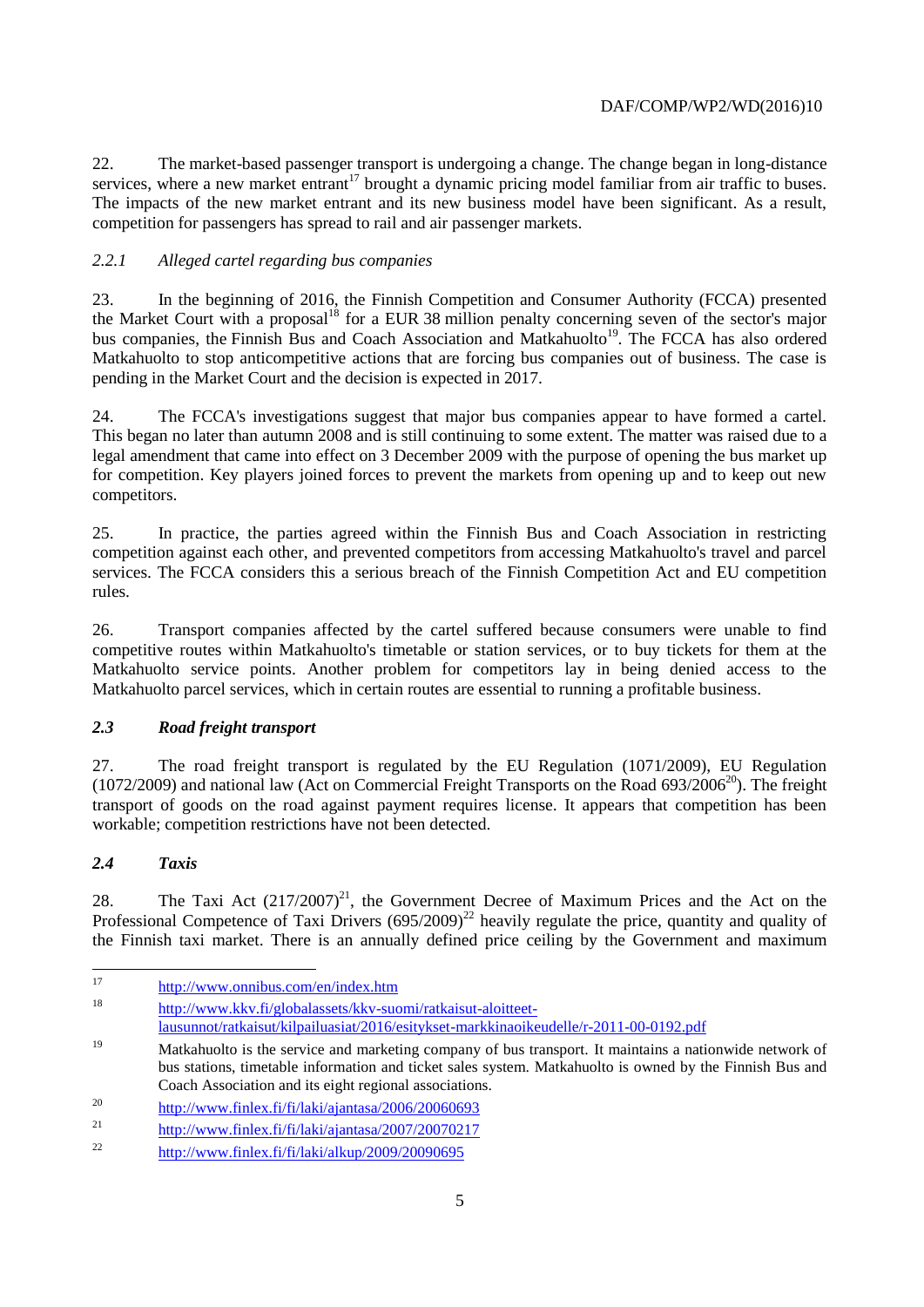quotas per municipality defined by the ELY Centers restricting market entry and price competition. As a result, competition has been weak in the taxi market. Uber is legal provided that a driver has a taxi license; the Helsinki Court of Appeal<sup>23</sup> has recently confirmed that without a taxi license it is illegal.

# *2.4.1 Alleged exclusion of dispatch applications*

29. The Finnish Taxi Owners Federation has introduced its own dispatching application 'Valopilkku' to be utilized by the regional taxi centers. This in conjunction with the fact that at least some of the regional dispatching centers (40 regional companies in Finland) have presumably introduced exclusivity contracts to the drivers accessing their services. Allegations have emerged that they aim to deter new rival applications such as Uber and Taxify from penetrating the market. The FCCA has initiated *ex officio* investigations. The case is pending and it is still premature to state conclusions of alleged abuse of dominance and/or prohibited horizontal actions.

# *2.5 Driverless cars*

30. The legislation regarding driverless cars testing is up to date in Finland. The current road traffic legislation already permits automated vehicle trials – no amendments will be required. An enterprise, agency or other organization engaged in research on automated vehicles may apply to Finnish Transport Safety Agency Trafi for a test plate certificate. The certificate entitles the bearer to drive vehicles unregistered or decommissioned in Finland, to a limited extent and on a temporary basis, both in road traffic and off-road. Such a vehicle must have test plates and be covered by a valid test plate insurance policy.<sup>24</sup>

31. Self-driving minibuses have been tested in real traffic in Helsinki. The project is part of Helsinki's plan to make car ownership obsolete through point-to-point mobility on-demand systems within a decade.<sup>25</sup> The system will allow people to use integrated mobile apps to book and pay for any trip by bus, train, taxi, bicycle and car sharing. $<sup>2</sup>$ </sup>

# **3. Government proposal for new Transport Code**

32. Transport regulation is under review in Finland and the government proposal for the new Transport Code has been published.<sup>27</sup> Legal provisions on the transport market will be brought together under one act, the Transport Code. It will cover all transport modes. Due to its wide-ranging contents, the Transport Code project will be carried out in three phases. In the first phase, the focus has been on road transport, where the need for changes is most significant.

33. The reform aims to support new service models and better respond to the needs of transport users. The Transport Code will make market access easier and promote the interoperability of the different parts of the transport system. For example, passenger, freight and mail transport could be connected by utilizing digitalization. This would lead to significant savings.

<sup>24</sup> [http://www.trafi.fi/filebank/a/1432558916/9d340636ef186b9156af4384d09e3d0a/17598-](http://www.trafi.fi/filebank/a/1432558916/9d340636ef186b9156af4384d09e3d0a/17598-Koenumerotodistuksen_hakeminen_eng.pdf)

 $2<sub>3</sub>$ <sup>23</sup> [https://oikeus.fi/hovioikeudet/helsinginhovioikeus/material/attachments/oikeus\\_hovioikeudet\\_helsinginhov](https://oikeus.fi/hovioikeudet/helsinginhovioikeus/material/attachments/oikeus_hovioikeudet_helsinginhovioikeus/tiedotteet2014/2016/CqvscnmXJ/Tiedote_R_16-1141_ja_1175.pdf) [ioikeus/tiedotteet2014/2016/CqvscnmXJ/Tiedote\\_R\\_16-1141\\_ja\\_1175.pdf](https://oikeus.fi/hovioikeudet/helsinginhovioikeus/material/attachments/oikeus_hovioikeudet_helsinginhovioikeus/tiedotteet2014/2016/CqvscnmXJ/Tiedote_R_16-1141_ja_1175.pdf)

[Koenumerotodistuksen\\_hakeminen\\_eng.pdf](http://www.trafi.fi/filebank/a/1432558916/9d340636ef186b9156af4384d09e3d0a/17598-Koenumerotodistuksen_hakeminen_eng.pdf)

<sup>25</sup> <https://www.theguardian.com/cities/2014/jul/10/helsinki-shared-public-transport-plan-car-ownership-pointless>

<sup>26</sup> <http://money.cnn.com/2016/08/18/technology/self-driving-bus-helsinki-finland/>

<sup>&</sup>lt;sup>27</sup> <http://www.finlex.fi/fi/esitykset/he/2016/20160161.pdf>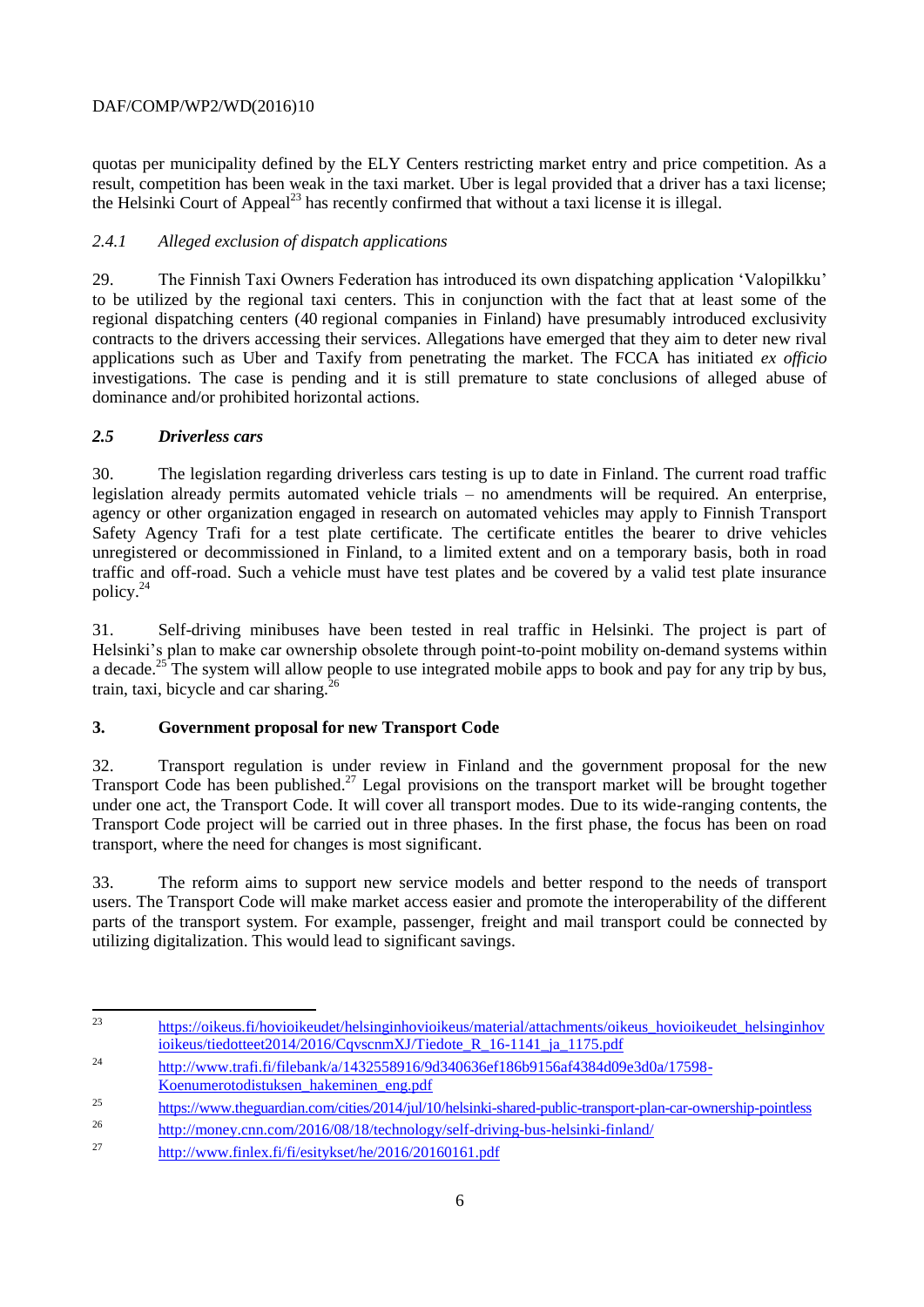34. The Transport Code will build a growth environment for digital business. The transport sector will remove obstacles to the development of new services that utilize digitalization and pave the way for the Mobility as a Service (MaaS) concept. Mobility as a Service implies that the whole transport system is user and service-oriented.

35. The Transport Code will promote the introduction of interoperable digital ticket and payment systems by ensuring open information and payment interfaces. Interoperable information is essential for the use of transport services. Therefore, service providers are obligated to open the relevant data in machine-readable form via an open interface. In practice, it means access to a ticketing and payment system interface.

36. The aim is to enable users to travel the entire travel chain on a single ticket, which means demonstrating the right to travel, for example, by a smart phone. This aim requires that tickets and the right to travel should be stored in the background system and not in the physical travel cards.

37. The proposal will bring about essential changes in the taxi system. The Transport Code facilitates entering the taxi sector. As taxi quotas would be given up, any operator that fulfils the conditions for a licence laid down in the Act could offer taxi services in future. A taxi licence would be operator-specific, and drivers would also need a taxi driver licence. After the reform, a taxi could also remain waiting for passengers outside its registered zone of operation, and taxis from other localities can come and help when demand is high in another locality. The regulation of taxi price ceilings would be discontinued and the markets would determine the prices in the future. Maximum prices could be determined if prices begin to rise unreasonably.

38. The proposal will also bring changes to licenses. In the passenger transport, the requirement of a separate national route traffic licence would be removed from public transport operators. However, the operator would have to inform of the commencement, changes and termination of service that is provided on a regular basis for at least 60 days in advance. Moreover, the compulsory entrepreneurial training requirement will be removed.

39. The total mass threshold of a freight-related licence for vehicles or vehicle combinations will be raised from two tonnes to 3.5 tonnes. This will have an effect on transport driven by vans. A passenger or freight transport license will not be required for the tractors with a maximum authorized speed not exceeding 60 kilometers per hour.

40. The first phase legislative proposals were submitted to the Parliament on 22 September 2016. The Transport Code would enter into force on 1 July 2018. This will allow current operators in the sector enough time to adapt their operations to comply with the new legislation.

41. The Ministry of Transport and Communications has started preparations for the second phase of the reform, in which provisions on air, sea and rail transport markets as well as on transportation services will be included in the Code. The new provisions are to be consistent and in line with the road transport provisions included in the Code in its first phase. The regulation on professional qualifications in the transport sector is also among the subjects to be covered in the reform.

42. The FCCA has supported and promoted the reform of transport legislation.<sup>28</sup> The current legislation regulating passenger transport has restricted competition and categorized different transport modes. As a result, the interoperability of the different parts of the transport system has been modest. In

 $28$ 

<sup>28</sup> <https://www.lvm.fi/lvm-site62-mahti-portlet/download?did=204892>